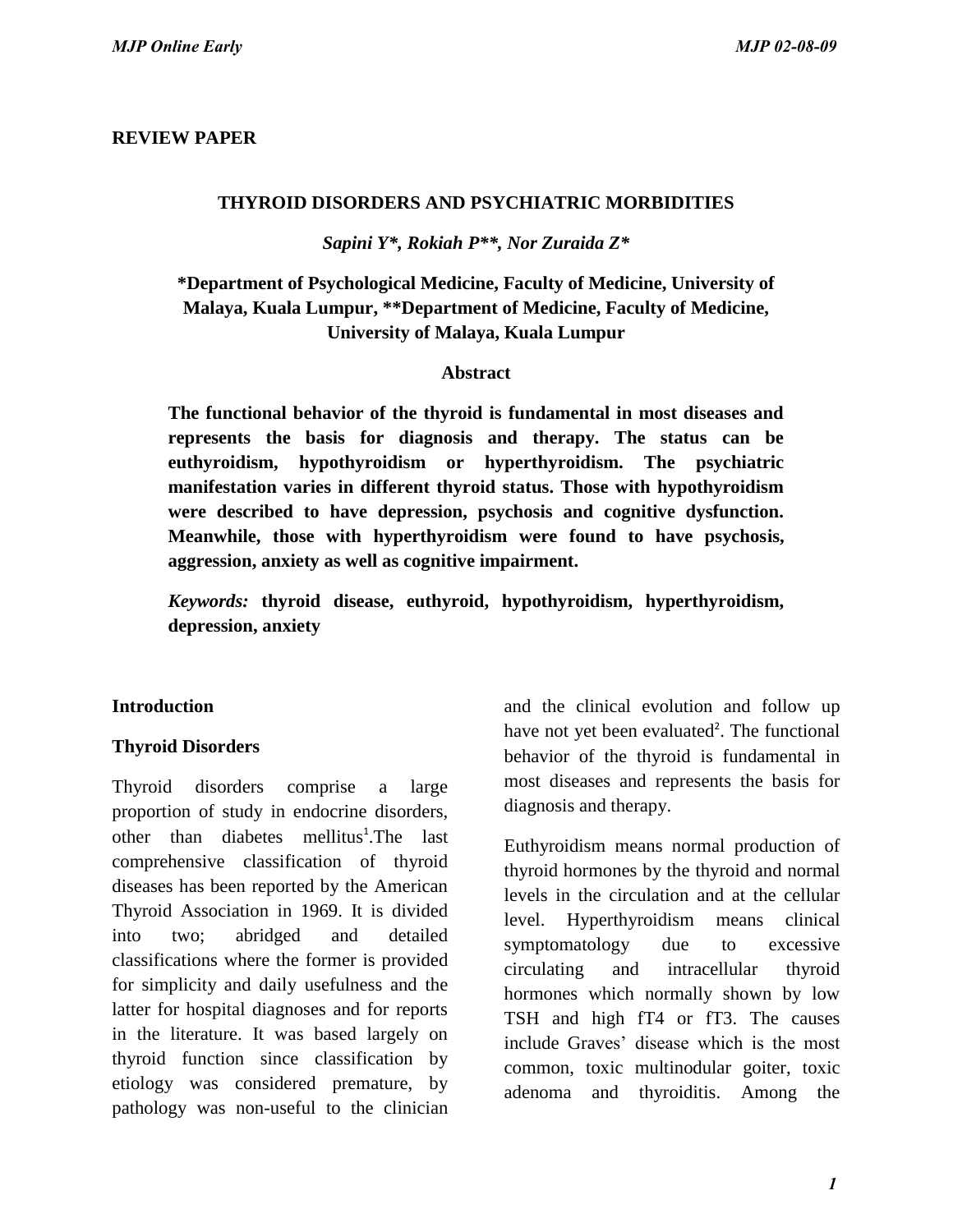important clinical features are weight loss despite good appetite, excessive sweating, irritability, anxiety, tremulousness, palpitations, goiter and proximal muscle weakness<sup>3</sup>.

As for the Graves' disease, it is usually clinically distinctive; there is a small to moderate, diffuse, firm goiter and around a half of these patients have signs of thyroidassociated ophthalmopathy like lid lag, lid retraction, proptosis, extraocular muscle dysfunction, corneal involvement and loss of sight. Less than 5.0% have pretibial myxedema which is better called thyroid dermopathy. Thyroid dermopathy most commonly occurs as non-pitting plaques with a pink or purple color but no inflammatory signs. Hyperplasia of lymphoid tissue, including splenomegaly and thymic enlargement is sometimes found<sup>4</sup>. *MJP Online Early*<br>
important clinical features are weight toss<br>
Subclimical hypothyroidism is defined as a<br>staceptie good appetite, recessive wenting,<br>
asymptomatic state in which circulation<br>
important constructions. Som

Hypothyroidism is almost always due to the lack of thyroid hormone production and inadequate replacement therapy. It is normally diagnosed when TSH is elevated and fT4 is low. The causes include autoimmune thyroid disease like Hashimoto's thyroiditis, thyroid agenesis and secondary to treatment like postthyroidectomy or post-radioiodine therapy. Among the important clinical features are apathy, fatigue, cold intolerance, slow speech, weight gain, coarse feature and facial puffiness<sup>3</sup>.

Subclinical hyperthyroidism is defined as an asymptomatic state in which circulating concentration of free T3 and T4 are normal but serum sensitive TSH is suppressed.

Subclinical hypothyroidism is defined as an asymptomatic state in which circulating concentrations of free T3 and T4 are normal but serum TSH is slightly elevated. Both conditions are not disease entity but a mild stage of thyroid hyper function and hypo function respectively<sup>5</sup>.

Statistic regarding prevalence and incidence of thyroid disorders are difficult to interpret because existing published studies have different significantly in regard to population age range, geographic location and criteria used to define the presence and degree of thyroid failure. Most prevalence studies of thyroid diseases are small and performed in selected groups of the population<sup>6-8</sup>.

Thyroid disorders are much more common among female $6.9-12$ . Prevalence of thyroid disorders is estimated about 2.0% in female and  $0.2\%$  in male<sup>13</sup>. Among the functional disorder of the thyroid, hypothyroidism is the most common with prevalence ranged from 1.0%- 11.7% in female and 0.9%- 5.14% in male whereas prevalence for hyperthyroidism ranged from 0.86%- 2.5% in female and  $0.17% - 0.6%$  in male  $6,10-12$ . As for the sub clinical hypothyroidism, the prevalence is found to range from 9.0%- 15.0% and 2.1% for sub clinical hyperthyroidism<sup>9-10</sup>.

 In general, the incidence of thyroid disorder increases with  $age<sup>6,9</sup>$ . For hypothyroidism, the incidence of new cases is in those aged 70 and is rare under the age of  $30^{6-12}$ . For hyperthyroidism, the incidence is spread over all ages but the commonest cause (Grave's disease) usually develops between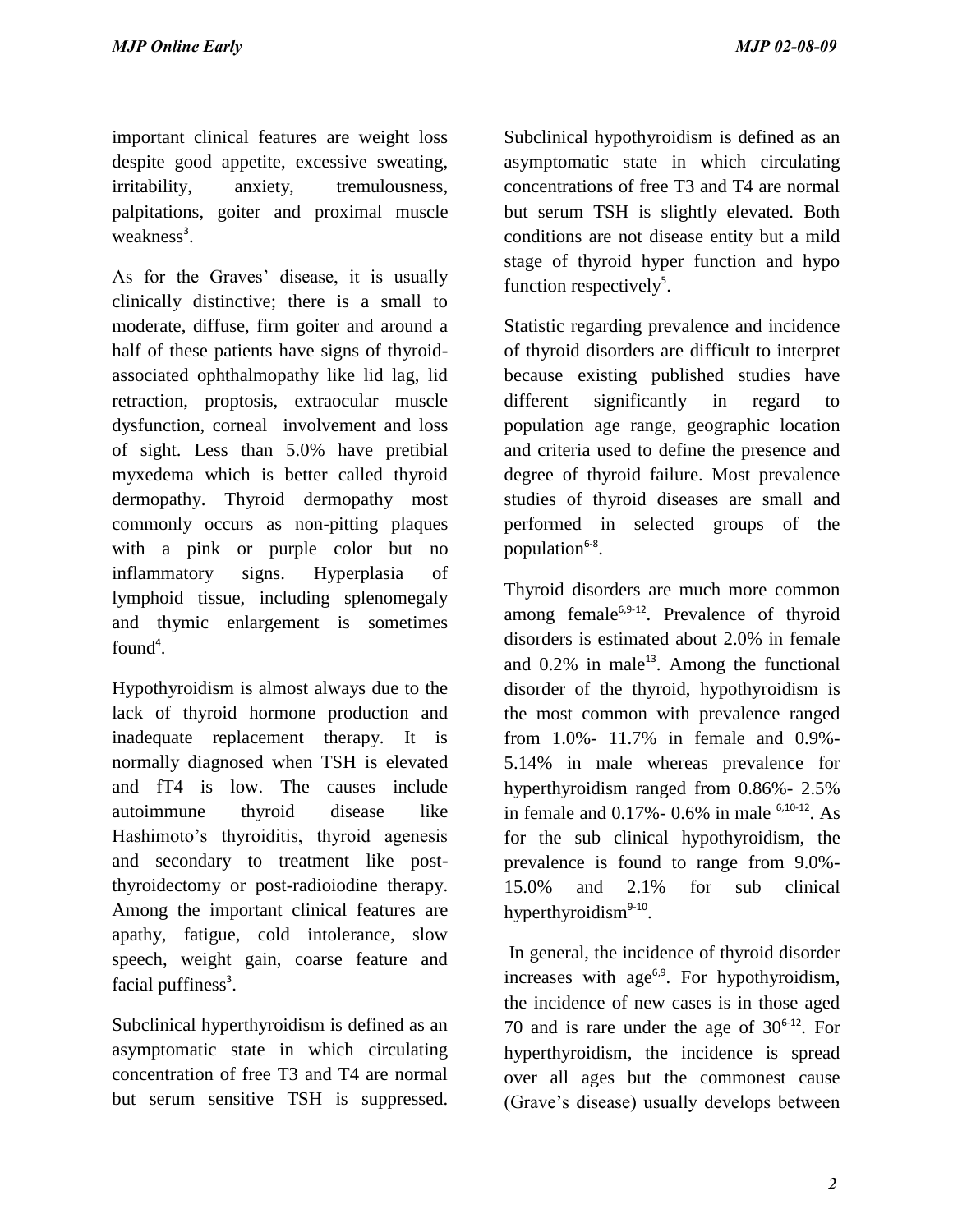the second and the fourth decades of life $6, 9$ , 14-15 .

There was only handful of study on thyroid in the Asian countries. The studies found that the prevalence also common among females and presence of high percentage of anti microsomal antibodies in the first degree relatives of children with thyroiditis $16-17$ .

In Malaysia, thyroid disorders are the second most common and prevalent endocrine and metabolic disease after diabetes mellitus<sup>3</sup>. In University Malaya Medical Center, Kuala Lumpur, the same thing applies. The clinical attendance for thyroid patient in the Endocrine Clinic ranged from 250 to 300 patients per months which comprises the majority of the patients attended the clinic<sup>18</sup>.

# **Thyroid Disorders and Psychiatric Morbidities**

Many studies described the psychiatric manifestations of different thyroid status. Those with hypothyroidism were described to have psychosis, cognitive dysfunction and depression. Meanwhile, those with hyperthyroidism were found to have psychosis (mainly paranoia), aggression, anxiety, depression as well as cognitive impairment<sup>19</sup>.

In a study by Whybrow et  $al^{19}$  in 1969, he found that when the hypothyroidism was long standing, the impairment of cognitive function persisted after thyroid replacement therapy. In hyperthyroidism, the impairment was milder, not always recognized by the individual and returned to normal when euthyroidism was reestablished. In hypothyroidism, the depressive affect differed from hyperthyroidism in terms of severity where it is of a major degree in the former. A high subjective level of anxiety was noticed by the hyperthyroid group which was significantly reduced after treatment.

Depression and anxiety are the most common psychiatric presentation in thyroid disorders. Both subclinical and overt thyroid disorder have been associated with mood disorders and it has been stated that abnormal thyroid functioning can affect mood and influence the course of affective  $disorders<sup>20</sup>. The causal relationship for this$ association remains unclear. Several theories were proposed. The association can be because of specific conditions in the hypothalamic-pituitary-adrenal (HPA) axis regulation or can also be part of coping with a chronic medical condition as discussed earlier. *MJP Online Early*<br>
the second and the fourth decades of life<sup>4</sup> evolly<br>robins was reesiseblished. In the second and the fourth decades of life<sup>4</sup> evolly<br>prohibidism in them a conservation of subspect of the second in the

a) Marangell et  $al^{21}$  hypothesized a relation between thyroid hormone status and neurotransmitter activity by postulating that thyrotrophin releasing hormone (TRH) itself is a neurotransmitter that has significant antidepressant properties.

b)  $Jackson<sup>22</sup>$  concluded that most patients with depression, although generally viewed as chemically euthyroid, have alterations in their thyroid function including slight elevation of serum thyroxine, blunted thyrotrophin response to TRH stimulation, and loss of nocturnal TSH rise. These changes were generally reversed following alleviation of the depression. It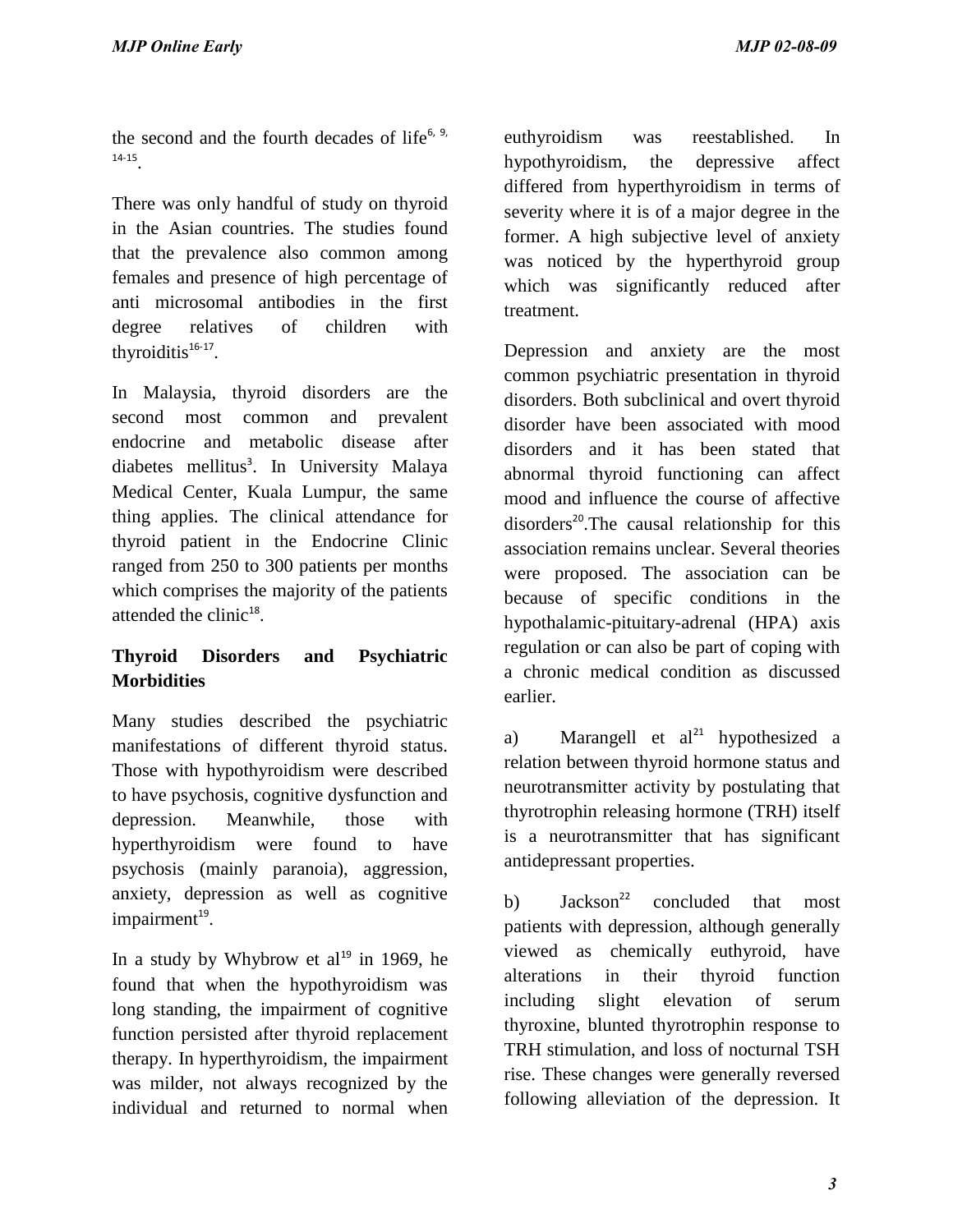was also postulated that the increase fT4 and blunted TSH response to exogenous TRH was the result of glucocorticoid activation that increased TRH secretion with downregulation of the TRH receptor as a consequence.

c) A review by Musselman et  $al<sup>23</sup>$  stated that patients with primary thyroid disease have high rates of depression caused by alterations of the HPA and that the alteration consists of changes in the TSH response to TRH and elevated TRH concentrations in the cerebrospinal fluid.

d) Cleare et  $al^{24}$  found that depressed patients had higher levels of TSH, and suggested that hypothyroidism reduces central 5-hydroxytyramine (5-HT) activity in the brain.

Most of the studies suggest an association between thyroid disorders and depression but there are studies which opposed these theories. Ordas et  $al^{25}$  stated that thyroid disease per se rarely was an etiological factor of major depression while Fava et  $al^{26}$ found that hypo and hyperthyroidism were extremely uncommon in depressed patients, and that the presence of subtle thyroid abnormalities did not have impact on treatment outcome.

As compared to depression, the association between anxiety and thyroid disorder has been less systematically researched. Several studies indicate an association between panic disorder and thyroid dysfunction $27-29$ Roger et  $al^{27}$  found that patients with panic disorder had more medical problems including thyroid dysfunction than the

population at large and patients with other anxiety disorders. Study by Hoffman<sup>30</sup> concludes that agoraphobia unlike depression or panic disorder seems to be less biologically determined in respect to the HPA axis while a study by Patten et  $al<sup>31</sup>$ found social phobia to be the only anxiety disorder associated with thyroid disorder when adjustment to age, sex and other chronic condition was carried out.

Another study however, found higher rates of panic disorder, simple phobia and obsessive-compulsive disorder in thyroid patients than in the general population which suggest that the occurrence of psychiatric and thyroid diseases may be the result of common biochemical abnormalities $32$ . The same study found that the most frequently encountered anxiety disorder was panic disorder, followed by generalized anxiety disorder, social phobia and obsessivecompulsive disorder.

The lifetime prevalence of depression and anxiety is 11.8% to 36.8% and 5.0% to 41.2% respectively in the group with previously known thyroid disorder  $20, 31-32$ . In hypothyroid patients (overt and sub clinical), the prevalence is 20.0% to 33.0% and 33.0% to 43.0% for anxiety disorder and depressive disorder respectively. The prevalence is also as high as 53.0% to 69.0% for anxiety and 30.0% to 70.0% for depressive symptoms in hyperthyroidism<sup>33</sup>. When looking at the subtypes of anxiety, it was found that the prevalence of panic disorder ranged from 5.0%-45.6%, social phobia from 7.4-8.7%, OCD 7.4% and GAD 41.2% <sup>31-32</sup>. *MJP Online Early*<br>
was also posticlated that the increase f<sup>14</sup> and<br>
population at large and patients with other<br>
was also posticlated and the increase five and  $\frac{1}{2}$  and  $\frac{1}{2}$ <br>
and the method of gluocontical acti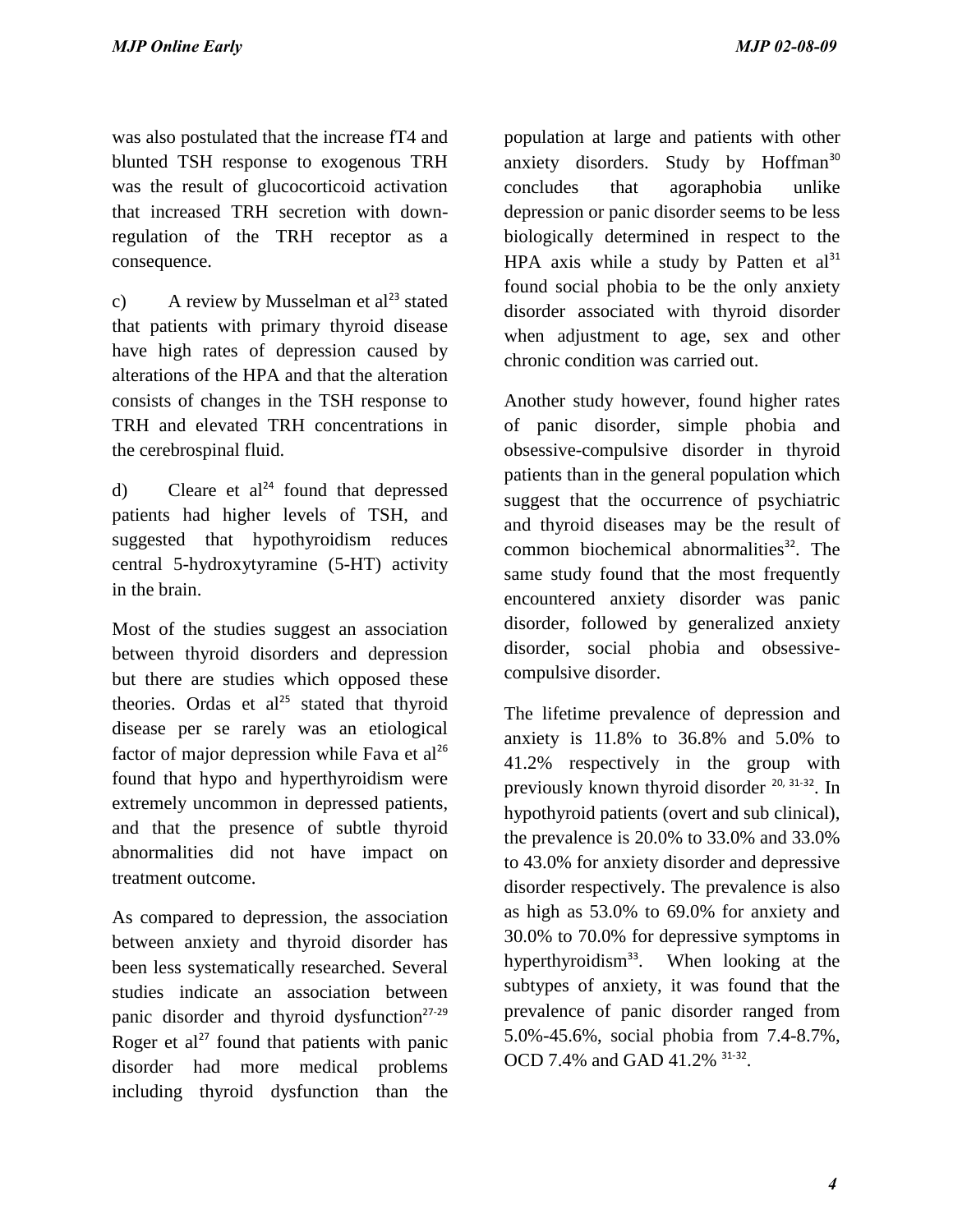# **Autoimmune Thyroid Disorder and Depression and Anxiety**

Autoimmune Thyroid Disease or Disorder (AITD) is a term that includes the various clinical forms of autoimmune thyroiditis, such as the classical Hashimoto's thyroiditis, Grave's disease and primary myxedema. An almost invariable feature of AITD is the production of antibodies to at least one of the main thyroid specific autoantigen i.e. thyroglobulin (Tg), the main protein of the colloid; thyroperoxidase (TPO), the enzyme that catalyzes iodine organification, and the receptor for the thyrotropin  $(TSH-R)^{34}$ .

AITD is an autoimmune process characterized by the lymphocytic infiltration of the thyroid gland and by the presence of autoantibodies against the thyroid antigens $35$ . Results of FNAC as well as results of autopsy show that up to 40% of women have AITD evident by lymphocytic infiltration of the thyroid gland<sup>35</sup>. Assessment of thyroid antibodies in peripheral circulation shows that the prevalence of AITD is 13.9% to 17.0% in the female population  $6,35-37$ .

In clinical practice, a diagnosis of AITD is usually based on the presence of thyroid antibodies in serum. However, this approach could miss some patients with AITD because not all AITD patients are positive for thyroid antibodies in peripheral circulation, including those with thyroid dysfunction $36$ .

An association between mood disorder and thyroid immunity had been demonstrated in community samples, psychiatric patients as well as primary care patients<sup>36-40</sup>. Fountoulakis et  $al^{40}$  found a link between autoimmune thyroid disease and unipolar depression where in the study, compared to control patients, all depressive subtypes had significantly higher thyroid binding inhibitory immunoglobulin and higher thyroid microsomal antibodies. A community study by Pop et  $al<sup>41</sup>$  concluded that women with elevated TPO-Ab levels are especially vulnerable to depression.

As for the anxiety disorder, the association also been shown by several studies<sup>37, 42</sup>. A recent study found that a general population of women with AITD, diagnosed by hypoechoic thyroid pattern and by presence of thyroid antibodies in serum, showed higher scores of anxiety independently from their thyroid function<sup>36</sup>. Furthermore, several studies provide evidence that autoimmune thyroid process per se may be related to mood and anxiety disorders<sup>36-37, 42</sup> and the presence of autoantibodies itself may produce abnormal behavior even in euthyroid states<sup>43-45</sup>. *MJP Online Early*<br> **Autommum** Thyroid Disorder and<br>
Disoruder and<br>
Disoruter and<br>
Disoruter and<br>
Disoruter and<br>
autommum thyroid disorus online the article consideration of the state of<br>
AG(ATD)) is a term that includes

The possible explanations are described as follow:

1. The effects of psychological stress on the dysregulation of the immune system. Since several neuroendocrine secretory systems are involved in the control of immune reaction, a common neuroendocrine dysregulation involving cytokines might concur towards the pathogenesis of both affective disorders and autoimmune disease. Recent evidence suggests that thyroid autoimmunity may be affected by HPA axis through the balance of proinflammatory and anti-inflammatory cytokines<sup>46</sup>.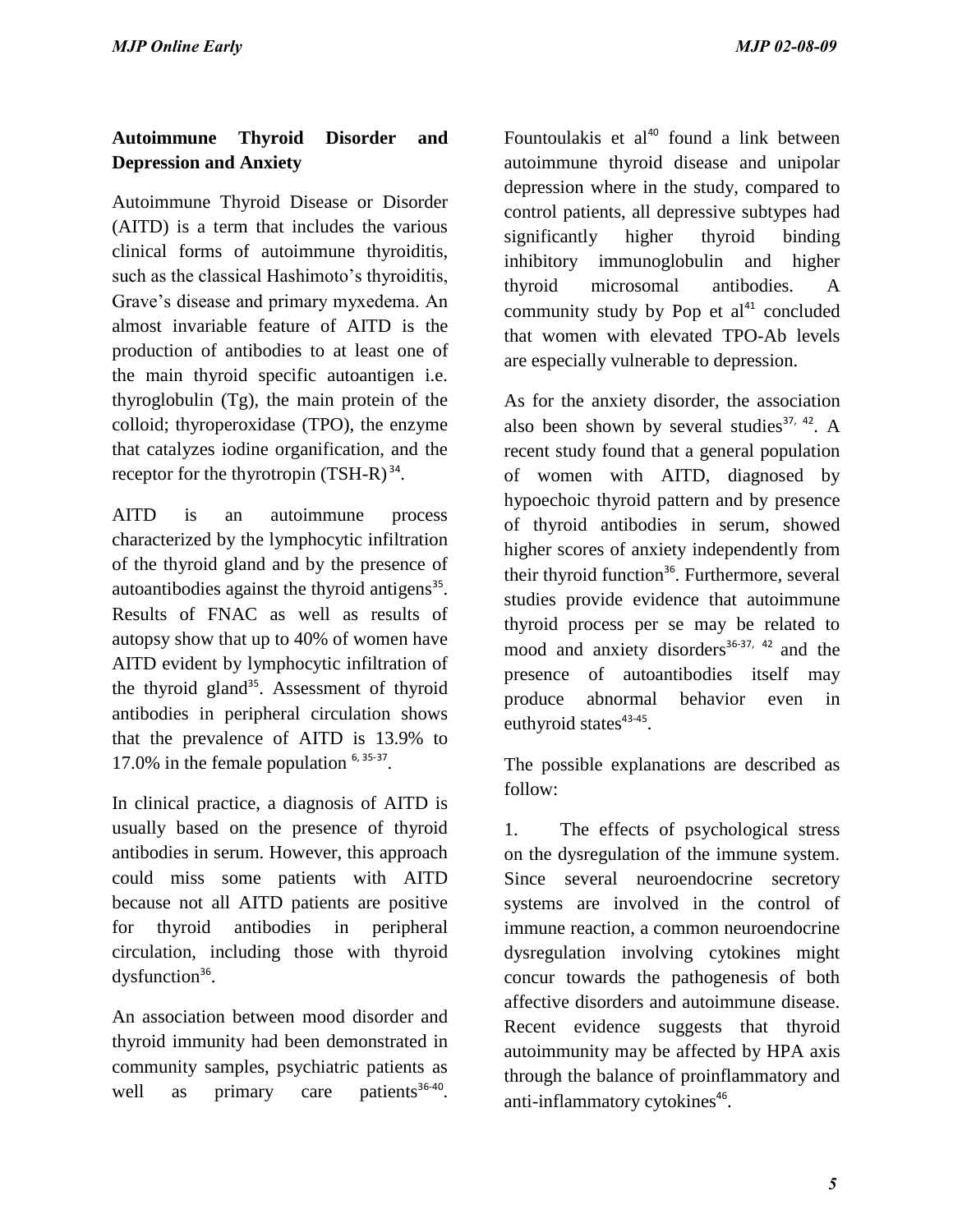2. The effects of the autoimmune disease to the central nervous system. Involvement of thyroid immunity in brain functioning was reported by several neuroimaging studies, demonstrating a higher prevalence of brain perfusion abnormalities in euthyroid patients with autoimmune thyroiditis and higher levels of anxiety and depression in these patients <sup>36-47</sup>. The brain perfusion abnormalities are similar to those observed in Hashimoto's encephalopathy and may suggest a higher than expected involvement of the brain in  $\mathrm{AITD}^{48}.$ *MJP Online Early*<br>
2. The effects of the autoinmume<br>
2. Chord University Press<br>
disease to the earted nervous system.<br>
Thus,<br>
inversity of the measural nervous system.<br>
Interds M, Classification of thyrodoximum<br>
interds o

## **Conclusion**

Depression and anxiety are the most common psychiatric presentation in thyroid disorders. However the causal relationship for this association remains unclear.

## **References**

1. Sartorius N, Ustun TB, Lecrubier Y & Wittchen HU. Depression co morbid with anxiety: results from the WHO study on psychological disorders in primary health care. Br J Psychiatry 1996; 177: 38-43.

2. Werner SC. Classification of thyroid diseases. Report of the committee on nomenclature. American Thyroid Association. J Clin Endocrinol Metab 1969; 29: 860-862.

3. Practice Guidelines for Thyroid Disorders. The Malaysian Consensus 2000.

4. Warrel DA, Cox TM, Forth JD, Benz EJ. Oxford Textbook of Medicine. Fourth Edition Vol 2. Oxford University Press, 2005.

5. Fabrizio M. Classification of thyroid diseases: suggestion for a revision. J Clin Endocrinol Metab 88(4):1428-1432.

6. BjøroT, Holmen J, Krüger Ø, Midthjell K, Hunstad K, Schreiner T, Sandnes L, Brochmann H. Prevalence of thyroid disease, thyroid dysfunction and thyroid peroxidase antibodies in a large, unselected population. The Health Study of Nord-Trøndelag (HUNT). Eur J Endocrinol 2000; 143: 639-647.

7. Laurberg P, Pederson KM, Hreidarsson A, Sigfusson N, Iversen E & Knudsen PR. Iodine intake and the pattern of thyroid disorders: a comparative epidemiological study of thyroid abnormalities in the elderly in Iceland and in Jutland, Denmark. J Clin Endocrinol Metab 1998; 83:765-769.

8. Sundbeck G, Lundberg P-A, Lindstedt G, Jagenburg R & Edén S. Incidence and prevalence of thyroid disease in elderly women: results from the longitudinal population study of elderly people in Gothenburg, Sweden. Age and Ageing 1991; 20: 291-298.

9. Canaris GJ, Manowitz NR, Mayor G, Ridgway EC. The Colorado thyroid disease prevalence study. Arch Intern Med 2000; 160: 526-534.

10. Ridgway EC. Modern concepts of primary thyroid gland failure. Clin Chem 1996; 42(1): 179-182.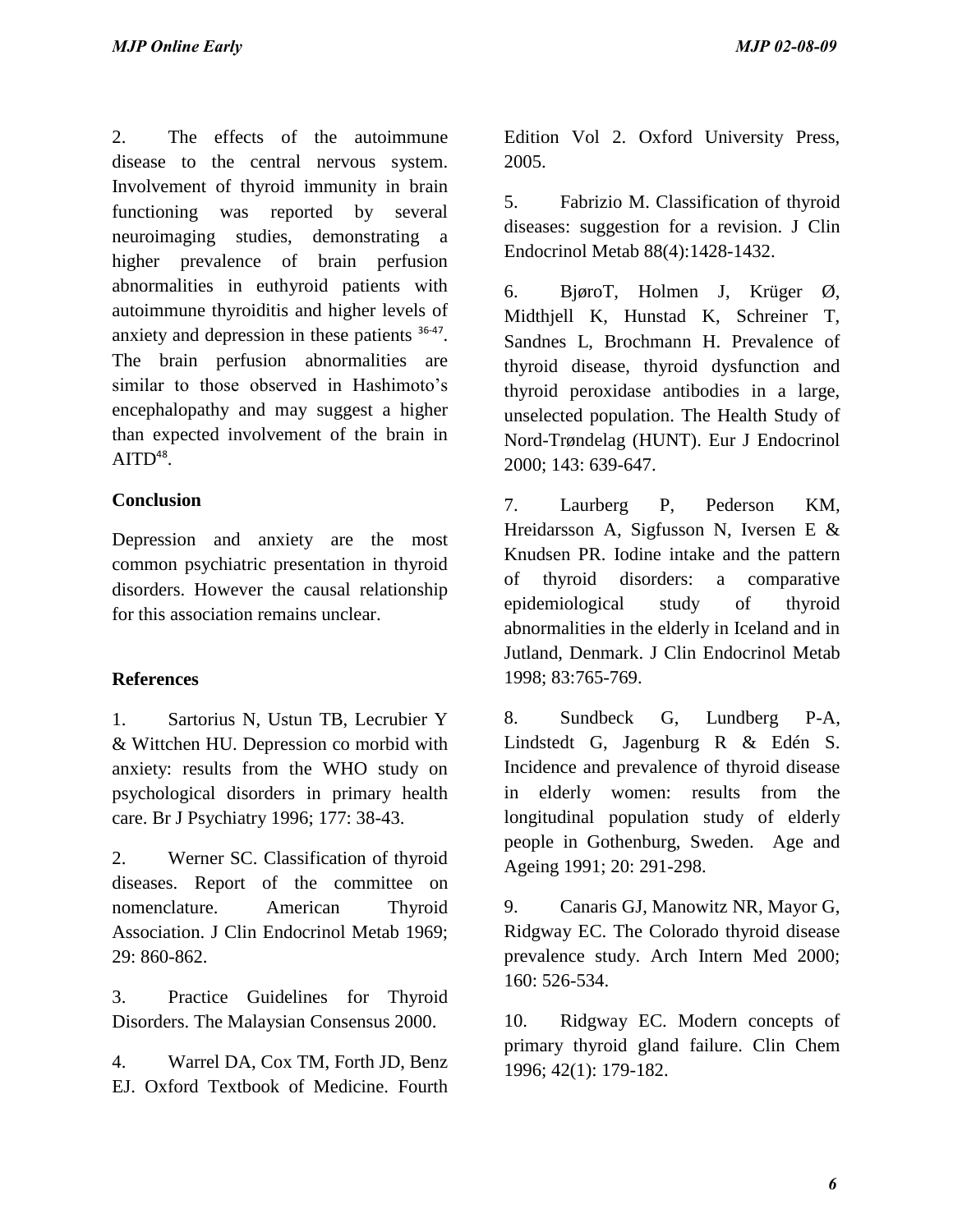11. Leese GP, Flynn RV, Jung RT, MacDonald TM, Murphy MJ, Morris AD. Increasing prevalence and incidence of thyroid disease in Tayside, Scotland: The thyroid epidemiology audit and research study (TEARS). Clin Endocrinol 2008; 68(2): 311-316.

12. Jha B, Gurung CK, Singh JB, Subedi RC. A study on thyroid disorders in suspected cases attending Om Hospital and Research Centre during 1996-1998. J Inst Med 1999; 21: 1-200.

13. Reid JR, Wheeler SF. Hyperthyroidism: Diagnosis and treatment. Am Fam Physician 2005; 72 (4): 623-30.

14. Lewis E Braveman, Robert D Utiger (2000). Werner and Ingbar's. The Thyroid: A Fundamental and Clinical Text. Vanderpump MPJ, Tunbridge WMG. Introduction to Thyroid Disease. Page 467- 473. 8th Edition. Lippincott Williams and Wilkins. *MJP Online Early* MJP 02-08-09<br>
MJP 02-08-09<br>
MAS/bond TM, Marphy MI, Morris AD.<br>
Enchacines Clinic 2007.<br>
Interacting precisions: and includence of 1910. Why<br>brown PC. Primary M. Marphy MI, Morris AD.<br>
Enchacines Clinic

15. Mogensen EF, Green A. The epidemiology of thyrotoxicosis in Denmark. Incidence and geographical variation in the Funen region 1972-1974. Acta Med Scand 1980; 208: 183.

 16. Lkhagwasuren TS, Gerel B and Kirdei EG. Thyroid disease in Mongolia. Presented during 6th National Conference on Medical Sciences on 10th -11th May 2000, University Sains Malaysia, Malaysia.

17. Desai MP. Disorders of thyroid gland in India. Indian J Pediatr 1997; 64: 11- 20.

18. Appointment Book Records of Endocrine Clinic 2007.

19. Whybrow PC, Prange Jr AJ, Treadway CR. Mental changes accompanying thyroid gland dysfunction. Arch Gen Psychiatry 1969; 20: 48-63.

20. Engum A, Bjoro T, Mykletun A, Dahl A. An association between depression, anxiety and thyroid function- a clinical fact or an artifact? Acta Psychiatr Scand 2002; 106(1): 27-34.

21. Marangell B, Callahan AM. Mood disorders and the thyroid axis. Curr Opinion in Psychiatry 1998; 11: 67-70.

22. Jackson IM. Thyroid axis and depression. Thyroid 1998; 8: 951-956.

23. Musselman DL, Nemerott CB. Depression and endocrine disorders. Focus on the thyroid and adrenal system. Br J Psychiatry (Suppl) 1998; 30: 123-128.

24. Cleare AJ, McGergor A, O'Keane V. Neuroendocrine evidence for an association between hypothyroidism, reduced central 5- HT activity and depression. Clin Endocrinol 1995; 43: 713-719.

25. Ordas DM, Labbate LA. Routine screening of thyroid function in patients hospitalized for major depression or dysthymia. Ann Clin Psychiatry 1995; 7: 161-165.

26. Fava M, Labbate LA, Abraham ME, Rosenbaum JF. Hypothyroidism and hyperthyroidism in major depression revisited. J Clin Psychiatry 1995; 56: 186- 192.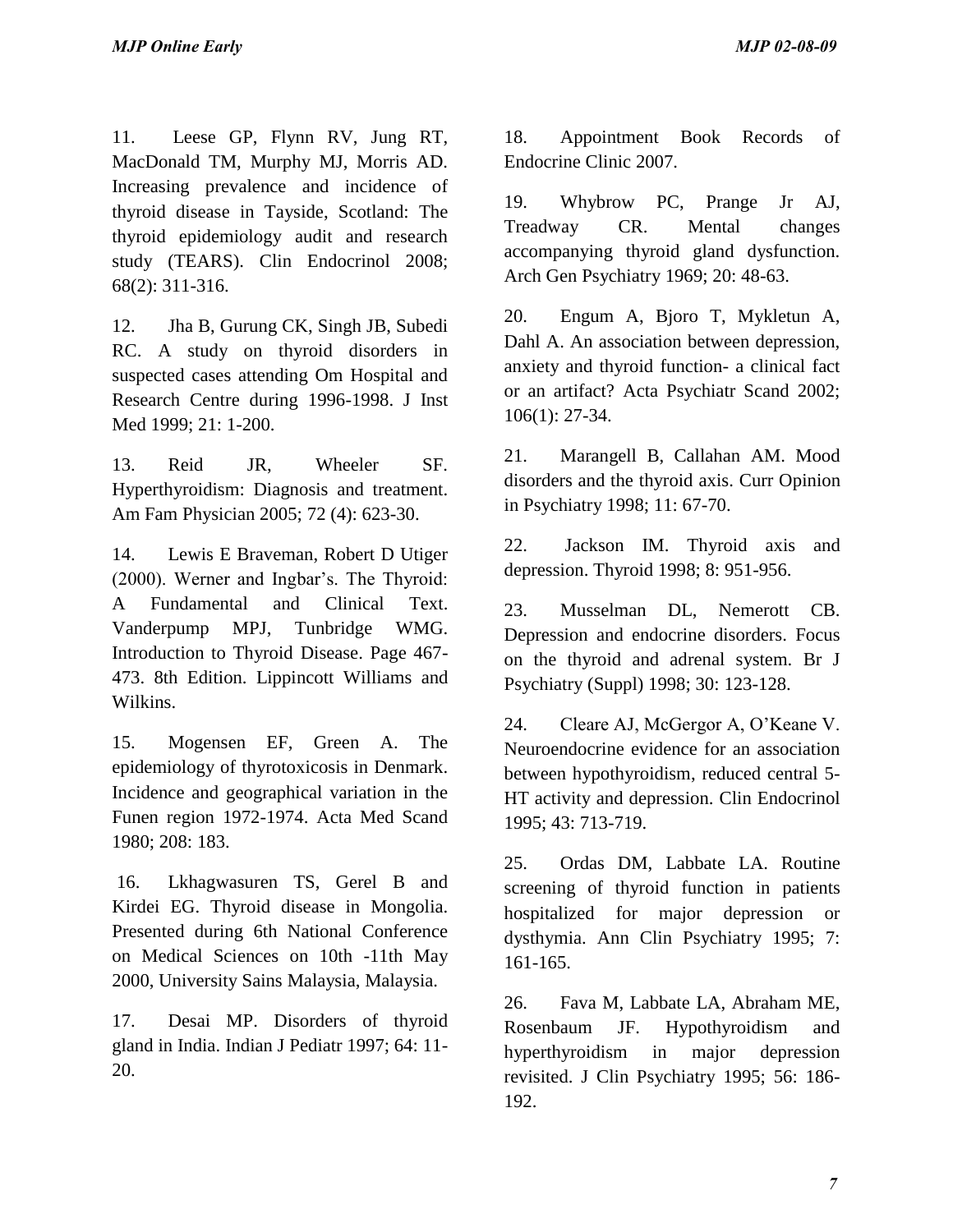27. Roger MP, White K, Warshaw MG et al. Prevalence of medical illness in patients with anxiety disorders. Int J Psychiatry Med 1994; 24: 83-96.

28. Matsubayashi S, Tamai H, Matsumoto Y et al. Grave's disease after the onset of panic disorder. Psychother Psychosom 1996; 65: 277-280.

29. Tukel R, Kora K, Hekim N, Oguz H, Alagol F. Thyrotrophin stimulating hormone response to thyrotrophin releasing hormone in patients with panic disorder. Psychoneuroendocrinology 1999; 24: 155- 160.

30. Hoffman PJ, Nutzinger DO, Kotter MR, Herzog G. The hypothalamic-pituitarythyroid axis in agoraphobia, panic disorder, major depression and normal controls. J Affect Disord 2001; 66: 75-77.

31. Patten SB, Williams JVA, Esposito E, Beck CA. Self reported thyroid disease and mental disorder prevalence in the general population. Gen Hosp Psychiatry 2006; 28: 503-508.

32. Placidi M, Boldrini A, Patronelli E, Fiore L, Chiorato G, Perugil G. Prevalence of psychiatric disorders in thyroid diseased patients. Neuropsychobiology 1998; 38: 222-225.

33. Kathol RG. Endocrine Disorder. The American Psychiatric Publishing Textbook of Consultation-Liaison Psychiatry, Second Edition. Pages 563-567

34. Armengol MP, Juan M, Lucas-Martin A, Fernandez-Figueras MT,

Jaraquemada D, Gallart T, Pujol-Borrell R. Thyroid autoimmune disease: demonstration of thyroid antigen-specific B cells and recombination- activating gene expression in chemokine-containing active intrathyroidal germinal centres. Am J Pathol 2001; 159: 861-873. *MJP Online Early*<br>
27. Roger MP, While K, Warslaw MG Intaquenada D, Gallar T, Pujol-Bornel R<br>
28. at a Prevalence of medical filmes in Thyroid antiniumnes disease dismontation<br>
28. at a Prevalence of medical filmes in Thy

35. Engum A, Bjoro T, Mykletun A, Dahl AA. Thyroid autoimmunity, depression and anxiety; are they any connections? An epidemiological study of a large population. J Psychosom Res 2005; 59(5): 263-8.

36. Bunevicius R, Peceliuniene J, Mickuviene N, Bunevicius A, Pop VJ, Girdler SS. Mood and thyroid immunity assessed by ultrasonographic imaging in a primary health care. J Affect Disord 2007; 97: 85-90.

37. Carta MG, Loviselli A, Hardoy MC, Massa S, Cadeddu M, Sardu C, Carpiniello B, Dell'Osso L, Mariotti S. The link between thyroid autoimmunity (antithyroid peroxidase autoantibodies) with anxiety and

mood disorders in the community: a field of interest for public health in the future. BioMed Central Psychiatry 2004; 4: 25.

38. Haggerty JJ Jr, Siva SG, Marquardt M, Mason GA, Chang HY, Evans DL, Golden RN, Pedersen C. Prevalence of antithyroid antibodies in mood disorders. Depression and Anxiety 1997; 5: 91-96.

39. Nemeroff CB, Simon JS, Haggerty JJ Jr, Evans DL. Anti-thyroid antibody in depressed patients. Am J Psychiatry1985; 142(7): 840-3.